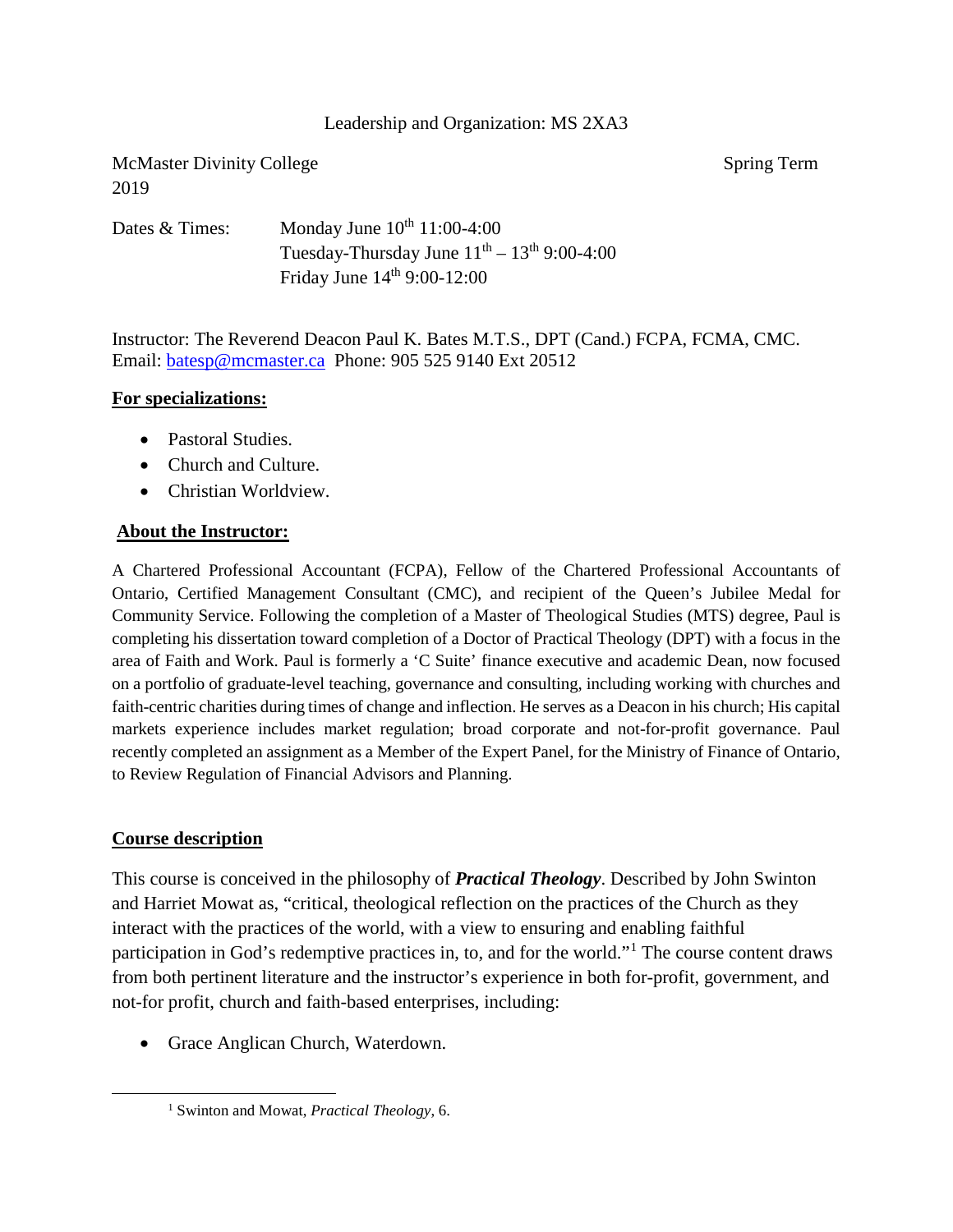- YMCA of Hamilton/Burlington/Brantford; Hamilton Downtown Work Group.
- Evangel Hall Mission, Toronto.
- Mayor's Advisory Committee on work opportunities for new graduates in Burlington, Ontario.
- Canadian Psychiatric Research Foundation.

This course is constructed as a series of executive seminars. Taken together, these seminars are designed to assist you in preparing for, or improving, your broad leadership and administrative skills in a pastoral setting. These seminars will assist you with leading or being a member of a leadership team in a large church environment, church plant, or para-church situation.

Each of the seminars may be taken as a self-contained, focused, study in the specific topic area as an audit student, or the entire series may be taken for credit, to participate in a comprehensive study of the essential elements of leadership and administration within a faith setting.

Cumulatively, these seminars will also assist you in developing deeper engagement with the broader external communities and organizations critical to your pastoral success.

All the topic areas are prepared with a view to organizational structure and dynamics that pervade the post-modern culture that we operate in and serve, i.e. a philosophical movement that arose in the second half of the 20th century, regarding culture and identity. Timeliness of this course is, therefore, particularly valuable to those concerned with understanding more completely those postmodern perspectives that shape workplace phenomena, including church and para-church environments.

# **Course objectives**

# **Knowing**

Embedded in a theology of stewardship, we will review and affirm all the critical elements of church leadership and sustainability.

# **Being**

We will explore our own responsibilities for engaging leadership for both staff and volunteers, sound financial stewardship, human capital, and governance. We will discuss how our approach should be crafted for successful outcomes.

# **Doing**

Class dialogue will include 'case study' situations that require analysis. These discussions will provide opportunities to practice in simulated and challenging situations. The course will include a guest speaker.

# **Required readings**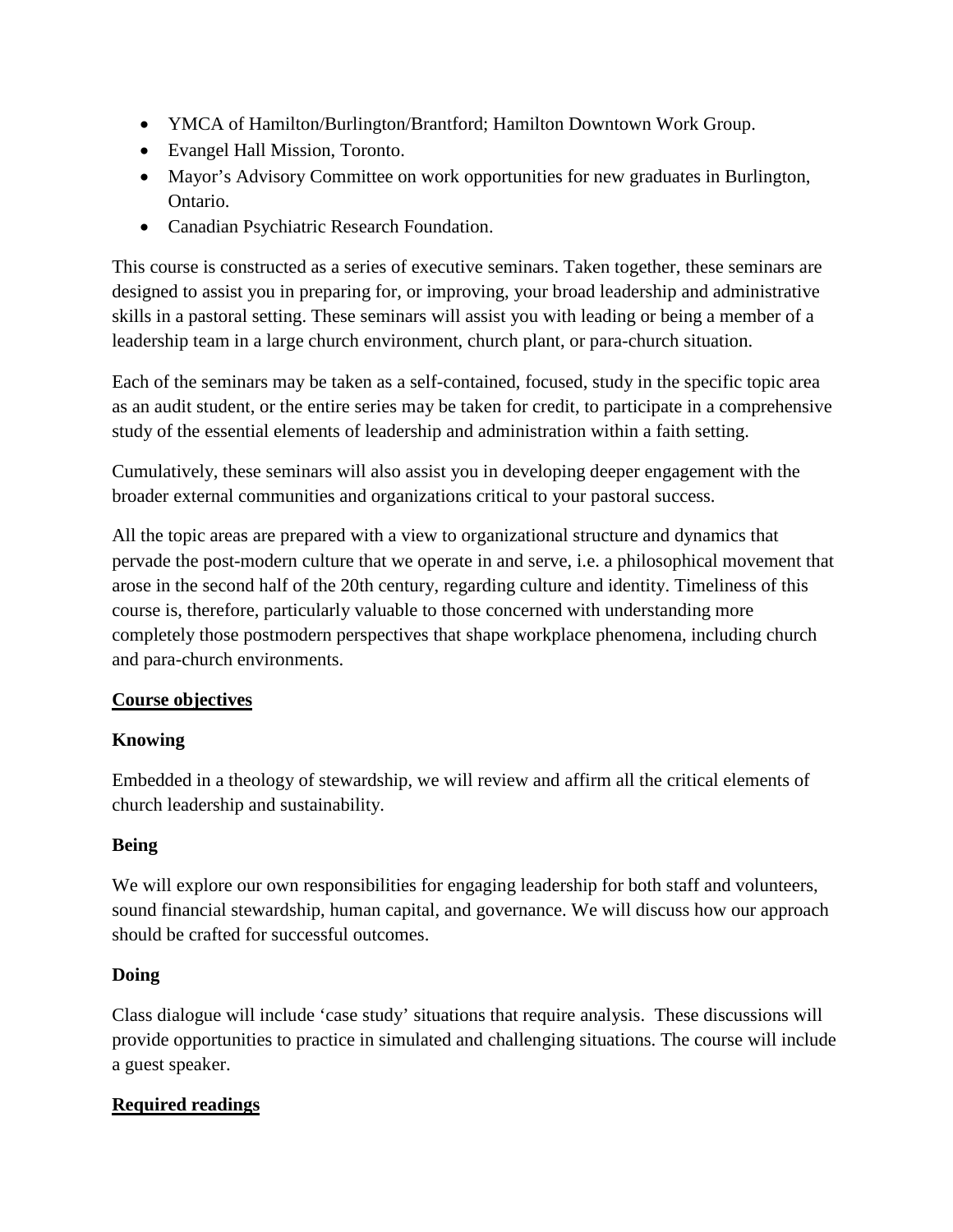Books:

Malphurs, Aubrey. *Advanced Strategic Planning: A New Model For Church and Ministry Leaders*. Grand Rapids: Baker, 1999.

Dockery, David S. *Christian Leadership Essentials.* Nashville: B&H, 2011.

Barton, Ruth H. Strengthening the Soul of Your Leadership. Downers Grove: Intervarsity Press, 2008.

Other academic papers and reference materials will be provided as pertinent to specific seminars.

## **Assignments and Evaluation (For-Credit Students)**

**Response to class case study (value 10%):** 2 Pages max double-spaced 12pt font, excl. Title Page. Due TBD.

**Book Review (value 15%)**: Choose one of the required textbooks above. The Review must be 5-7 pages double-spaced 12pt font, excl. Title Page. Due: TBD.

**Case reflection (value 35%)**: Develop a deep perspective based upon either, one of the specific class cases and dialogue, or a personal experience, reflected upon through the lens of this course material and discussion. Must be 10-12 pages double-spaced 12pt font, excluding title page & bibliography. 6-7 additional reference sources should be cited. Due: TBD.

**Personal Reflection Paper: Topic to be presented and approved by the instructor (value 30%).** Possible topics could include a deep analysis/reflection on one of the topics outlined above, i.e. Preparing for a leadership change in your church; Preparing for a strategic review; Responding to a financial challenge, either in terms of operating funds or the need for a capital campaign; Preparing for and leading a review of governance structure; Responding to disagreement. 8-10 pages double-spaced 12pt font, excl. Title Page. Due TBD.

## **Course Participation (value 10%).**

# **Please note that a penalty of 1% per calendar day will be assessed for late submission of assignments.**

## **Class Schedule: TBD. Tentative Schedule as follows:**

Class 1: What is Leadership? A discussion on the concept of leadership in a post-modern environment.

Class 2: .Preparing for a leadership in a church and para-church setting. Assessing the situation. Developing or improving engagement skills. Giving critical feedback.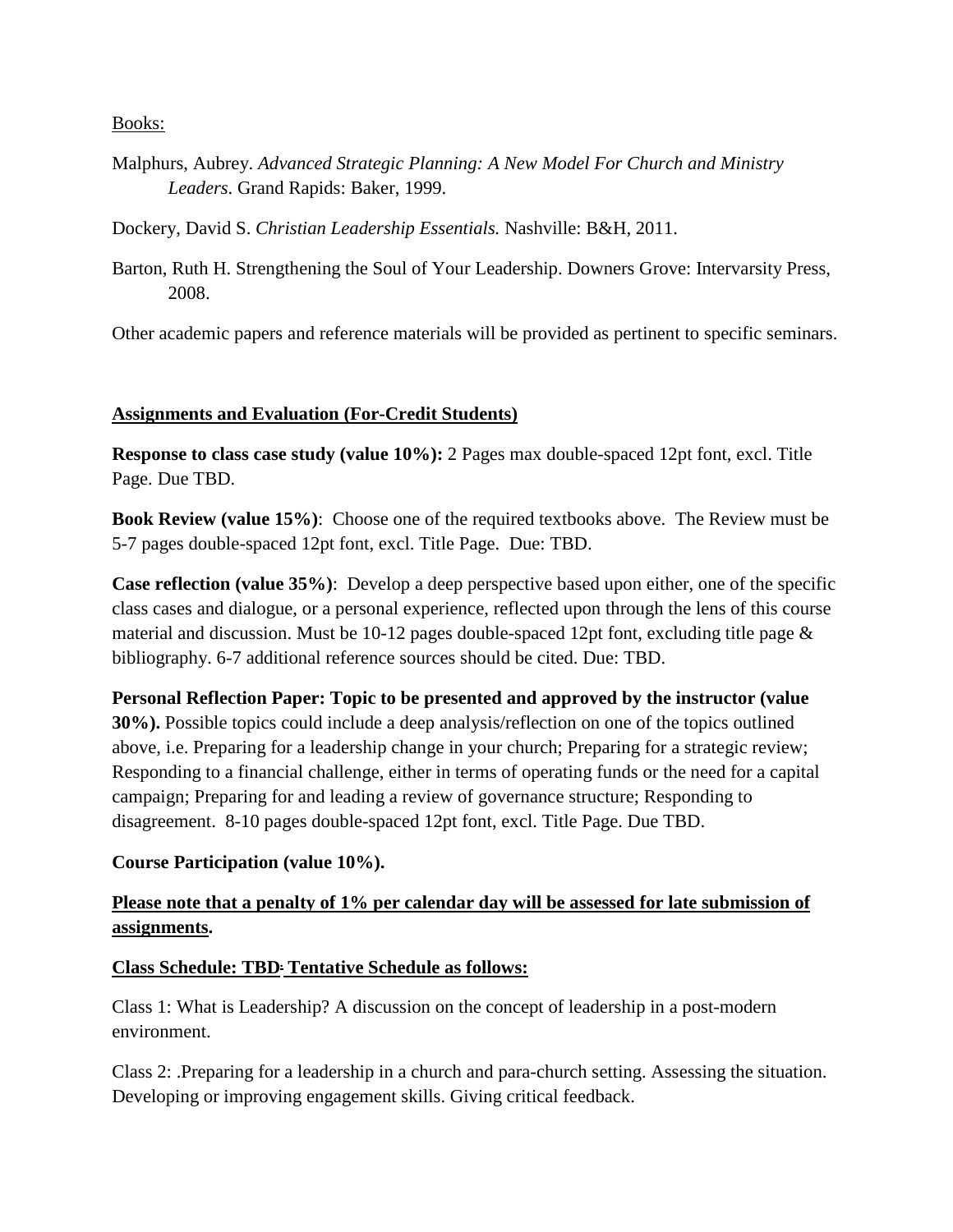Class 3: Responding to a financial challenge, either in terms of operating funds or the need for a capital campaign. Walking through the fundamental building blocks of financial acumen.

Class 4: Working with your board; principles of governance in a church/not-for-profit environment. Leading volunteers.

Class 5: Developing and improving human resources management skills. Special focus on conflict. Maintaining perspective.

Class 6: Staying the course. Understanding the 'S' Curve of an organization. Forward-looking planning and discernment

### Textbook Purchase

All required textbooks for this class are available from the College's book service, READ On Bookstore, Room 145, McMaster Divinity College. Texts may be purchased on the first day of class. For advance purchase, you may contact READ On Bookstore, 5 International Blvd, Etobicoke,Ontario M9W 6H3: phone 416.620.2934; fax 416.622.2308; email [books@readon.ca.](mailto:books@readon.ca) Other book services may also carry the texts.

### Academic Honesty

Academic dishonesty is a serious offence that may take any number of forms, including plagiarism, the submission of work that is not one's own or for which previous credit has been obtained, and/or unauthorized collaboration with other students. Academic dishonesty can result in severe consequences, e.g., failure of the assignment, failure of the course, a notation on one's academic transcript, and/or suspension or expulsion from the College.

Students are responsible for understanding what constitutes academic dishonesty. Please refer to the Divinity College Statement on Academic Honesty ~<http://www.mcmasterdivinity.ca/programs/rules-regulations>

## Gender Inclusive Language

McMaster Divinity College uses inclusive language for human beings in worship services, student written materials, and all of its publications. In reference to biblical texts, the integrity of the original expressions and the names of God should be respected. The NRSV and TNIV are examples of the use of inclusive language for human beings. It is expected that inclusive language will be used in chapel services and all MDC assignments.

## **Style**

All stylistic considerations (including but not limited to questions of formatting, footnotes, and bibliographic references) must conform to the McMaster Divinity College